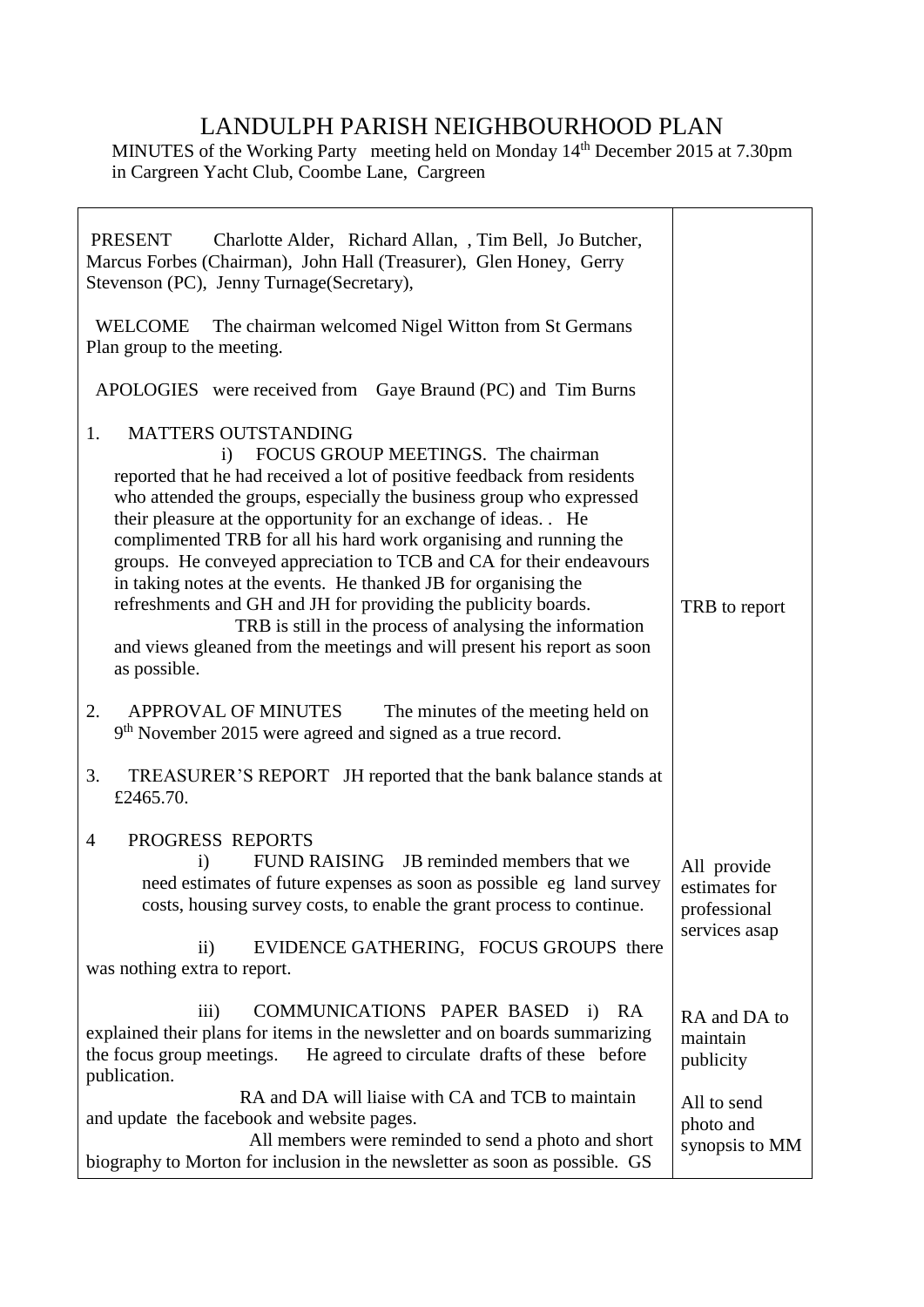| and JT agreed to compose a short history of how the group formed for<br>adding to this article.                                                                                                                                                                                                                                                                                                                                                                                                                                                                                                                                                                                                                                                                                                                                              | GS and JT to<br>send "history"<br>to MM                                                                                 |
|----------------------------------------------------------------------------------------------------------------------------------------------------------------------------------------------------------------------------------------------------------------------------------------------------------------------------------------------------------------------------------------------------------------------------------------------------------------------------------------------------------------------------------------------------------------------------------------------------------------------------------------------------------------------------------------------------------------------------------------------------------------------------------------------------------------------------------------------|-------------------------------------------------------------------------------------------------------------------------|
| COMMUNICATIONS WEB BASED CA<br>iv)<br>described how the plan website is continually being expanded and improved.<br>The "about us" page is being redone. More documents, eg agendas of<br>meetings, copies of flyers and and parish maps are being added.<br>The plan facebook page has been receiving lots of "hits".<br>Members were asked to provide photos for the website and<br>reminded that they can have an email address at the site if they wish.<br>CA and TCB will also pursue the possibility of the plan site<br>being set up as a link on the Parish Council web site.                                                                                                                                                                                                                                                       | CA and TCB to<br>maintain web<br>site                                                                                   |
| LAND SURVEYS There was nothing extra to<br>V)<br>report.                                                                                                                                                                                                                                                                                                                                                                                                                                                                                                                                                                                                                                                                                                                                                                                     |                                                                                                                         |
| 5<br>PREPARATION OF EVIDENCE FOR FINAL PLAN<br>i) DESCRIPTION OF PARISH<br>ii) POPULATION OF PARISH<br>iii) SERVICES AND FACILITIES IN PARISH These three<br>items were dealt with together. GS reminded the group that the two earlier<br>Landulph Plans will form part of the evidence for this new plan.<br>Work is continuing in all areas, several issues concerning services and<br>facilities were discussed eg water supply, sewage disposal, internet services<br>also aspects of future housing and land surveys. The group decided to seek<br>further advice on all these matters from Claire Hurley, Cornwall Rural<br>Community Charity (CRCC) for our next meeting                                                                                                                                                             |                                                                                                                         |
| 7.<br><b>DECISIONS SO FAR</b><br>i) To invite CRCC advisor Claire Hurley to the meeting in<br>February 2016<br>ii) to invite an advisor from Cornwall Planning Dept to the<br>March meeting<br>iii) For all members to provide a photo and brief synopsis for<br>Morton to publish in the newsletter. And Charlotte to add to the website<br>8.<br><b>RECAP/WHAT NEXT</b><br>i) TRB to present a report on the recent focus groups at the<br>January meeting<br>All members to read the information on the Cornwall<br>11)<br>Council website of what a neighbourhood plan might look like Eg St<br>Elsewhere and the actual plan produced by St Eval so that we have a<br>common basis for the meeting with Claire.<br>ANY OTHER BUSINESS Thanks were expressed to JB for<br>9.<br>providing wine and mince pies to help proceedings along. | MF to contact<br>Claire Hurley<br>and Cornwall<br>Planning to<br>attend meetings<br>TRB report<br>All read plan<br>info |